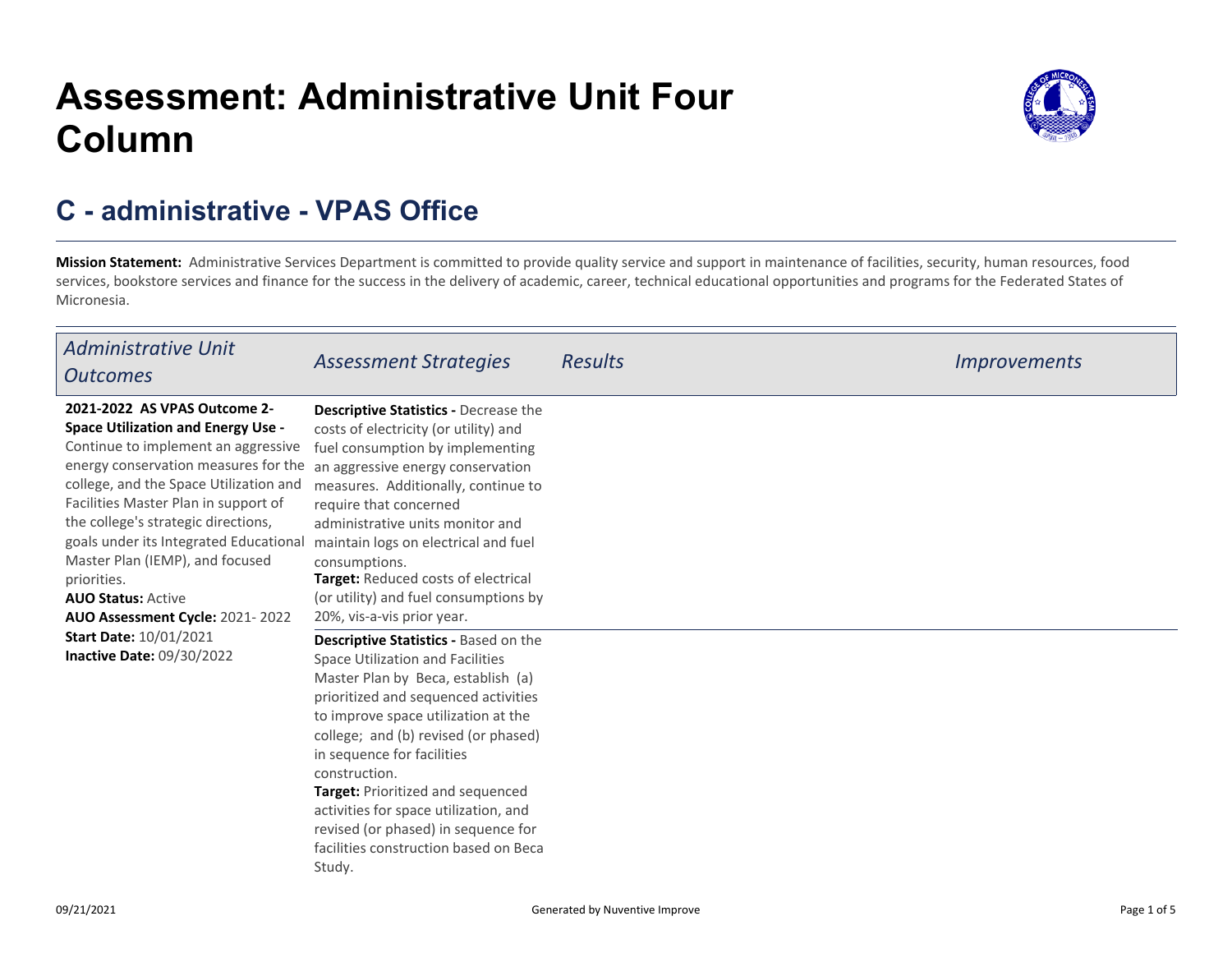## *Administrative UnitOutcomes*

**Descriptive Statistics -** Provide

## **2021-2022 AS VPAS Outcome 1-Improve Administrative Services -**

**AUO Status:** Active **AUO Assessment Cycle:** 2021- 2022**Inactive Date:** 09/30/2022 including its strategic directions, goals assessments and reviews of their Continuously improve administrative services to ensure they are linked to,complement and reinforce the achievement of the college's mission,and objectives under its IntegratedEducational Master Plan, otherfocused priorities.**Start Date:** 10/01/2021

 training and support on program assessment and program review toadministrative units under the department's purview to ensure thatthey consistently conduct programs and services in accordancewith the BP 1110, the college's planning cycle, and other guidelinesrelating to conducting program assessments and reviews. Ensurethat results of assessments and reviews are used to inform or guide improvements and enhancements inprograms and services, includingallocation and reallocation ofresources.

**Target:** 100% of AUs under the department complete their annualassessments, and if applicable fouryear program reviews in a timelymanner.

**Target:** Reduced turn-around time involved in processes andprocedures.**Descriptive Statistics -** Continue tomonitor the effectiveness and efficiency level of processes andprocedures in services and operations of administrative units under the department's purview insupport of other programs andservices at the college.

**Descriptive Statistics -** Continue to work with concerned administrativeunits, appropriate standing committees, the A Team and theManagement Team to ensure that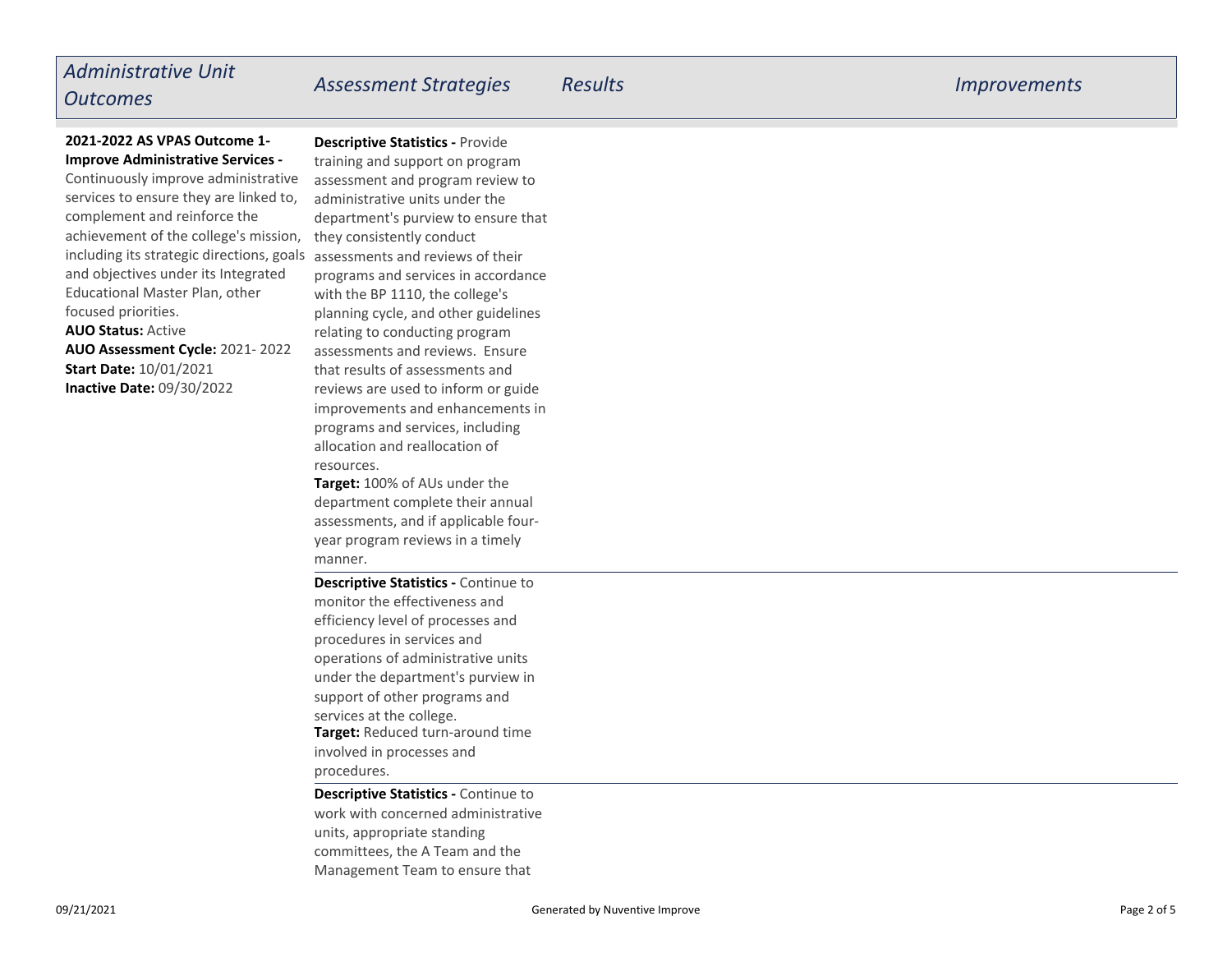**Target:** 100% of policies and procedures are reviewed and endorsed based on the college'splanning calendar.policies and administrative procedures are regularly reviewedand timely endorsed for BOR's approval referenced to the 2018- 2023 BOR Master Planning Calendar in order to guide routine processes,procedures and operations.

**Descriptive Statistics -** Effectivenessof the use of college vehicle implemented by the Procurement and Property Management Office in regards to use of vehicle log, trainingand issuance of college vehiclepermit.

**Target:** All college vehicle drivers will be issued a COM-FSM Vehicle Driver's Permit prior to using collegevehicles.

**Notes:** PPMO will conduct training ofcollege staff who need to use COM-FSM college vehicle to conduct college business and issue a vehiclepermit. The permit will be an indication that they have reviewedthe vehicle policy pertaining to vehicle use at the college. Only thePresident of the college is notrequired to have a driver's permit.

### **Related Documents:**

[COM-FSM Vehicle Policy](https://comfsm.tracdat.com:443/tracdat/viewDocument?y=fc4LtQKUZHoe)

## **2021-2022 AS VPAS Outcome 4-Preventative Maintenance Plan -**

**AUO Status:** ActiveUpdate and implement preventativemaintenance plan annually.

 **Target:** Annual maintenance plan, **Descriptive Statistics -** Develop andImplement annual preventative maintenance plan, either collegewide or by campus.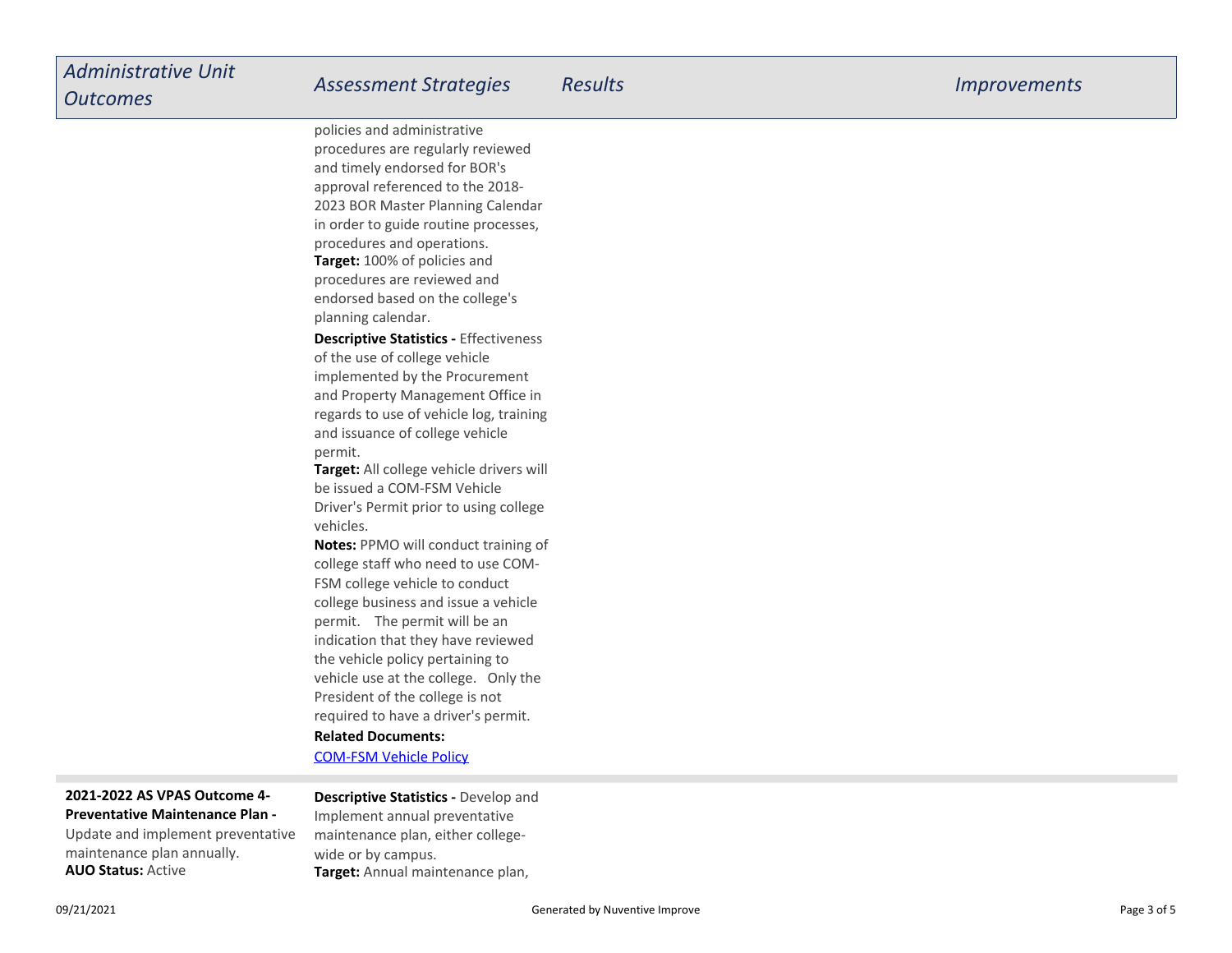| <b>Administrative Unit</b><br><b>Outcomes</b>                                                                                                                                                                                                                                                                        | <b>Assessment Strategies</b>                                                                                                                                                                                                                                                                                                                                                                                                                                                                                                                      | <b>Results</b> | <i><u><b>Improvements</b></u></i> |
|----------------------------------------------------------------------------------------------------------------------------------------------------------------------------------------------------------------------------------------------------------------------------------------------------------------------|---------------------------------------------------------------------------------------------------------------------------------------------------------------------------------------------------------------------------------------------------------------------------------------------------------------------------------------------------------------------------------------------------------------------------------------------------------------------------------------------------------------------------------------------------|----------------|-----------------------------------|
| AUO Assessment Cycle: 2021-2022<br><b>Start Date: 10/01/2021</b><br><b>Inactive Date: 09/30/2022</b>                                                                                                                                                                                                                 | college-wide and campus specific.<br><b>Descriptive Statistics - Ensure that</b><br>Facilities and Maintenance conducts<br>monthly inspections (or more<br>frequent, as necessary) of college-<br>wide campus facilities to ensure<br>preventive maintenance occurs on<br>schedule and that problems are<br>identified at an early stage.<br>Target: Inspection data and<br>highlights of maintenance needs and<br>repairs efforts as documented in the<br>the college's quarterly reports.                                                       |                |                                   |
| 2021-2022 AS VPAS Outcome 3-<br><b>Planning and Development -</b><br>Coordinate the overall planning and<br>development of FY 2023 Budget with<br>the VPs and heads of offices.<br><b>AUO Status: Active</b><br>AUO Assessment Cycle: 2021-2022<br><b>Start Date: 10/01/2021</b><br><b>Inactive Date: 09/30/2022</b> | Descriptive Statistics - Conduct an<br>analysis of the college's historical<br>data on enrollment in headcounts,<br>registered credits and full-time<br>equivalent students, college-wide<br>and by campus, including counts and<br>percentages of full-time and part-<br>time (FTE) students, and average<br>credits, to inform and guide revenue<br>projections for FY 2023 budget<br>development.<br>Target: Enrollment targets in<br>headcounts, registered credits and<br>FTEs inform revenue projections for<br>FY 2023 budget development. |                |                                   |
|                                                                                                                                                                                                                                                                                                                      | <b>Descriptive Statistics - Assess the</b><br>processes and procedures for budget<br>development (or preparation) to<br>inform and/or guide improvements.<br>Target: Assessment of budget<br>development procedures (or<br>processes).<br><b>Descriptive Statistics - Coordinate</b><br>with the other Vice Presidents,<br>including relevant AU units to<br>develop balanced budgets for FY                                                                                                                                                      |                |                                   |